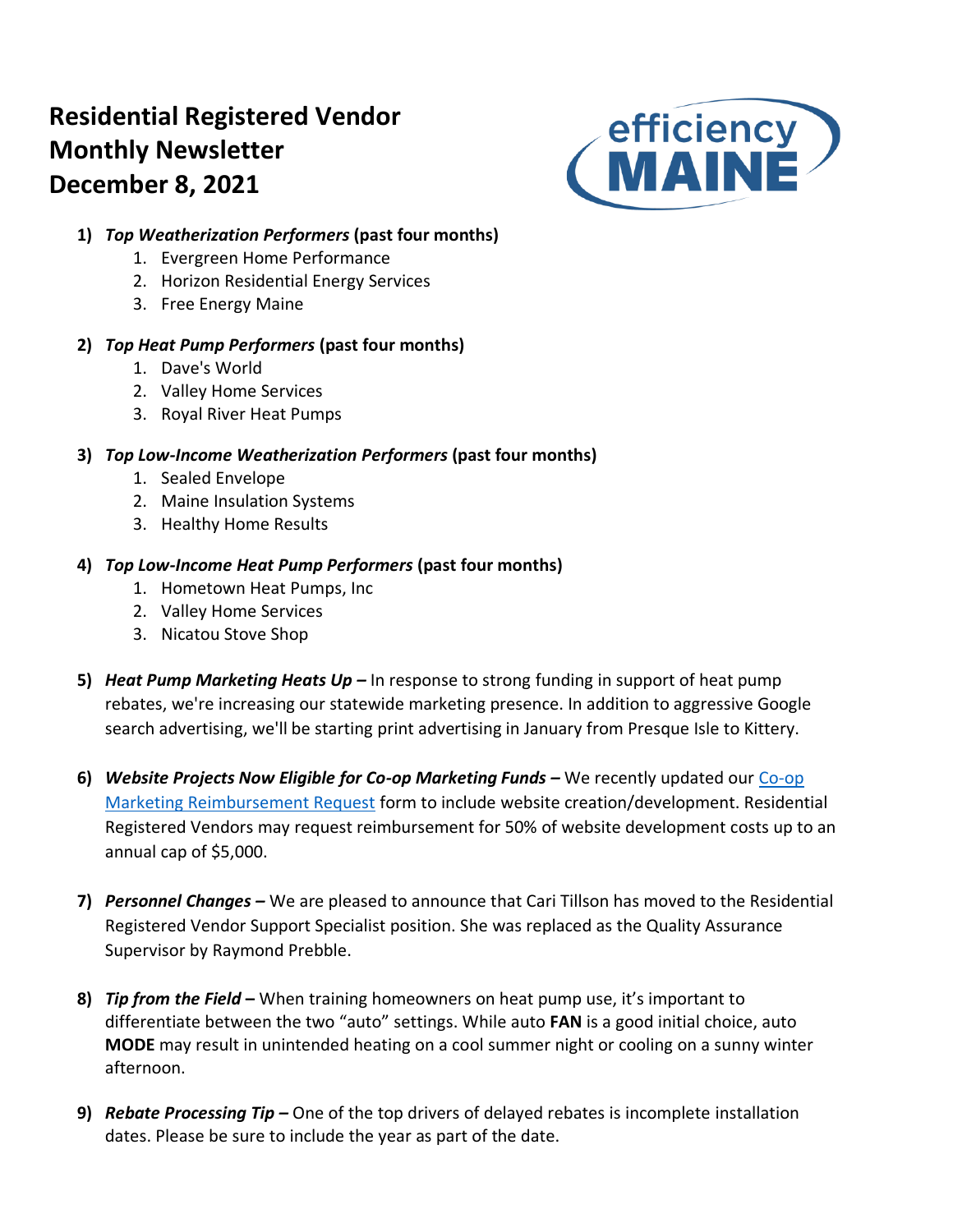- **10)** *Tool of the Month –* We regularly update our [Compare Home Heating Costs](https://www.efficiencymaine.com/at-home/heating-cost-comparison/) web tool to reflect current heating costs for common fuels and equipment. This may be a helpful tool for you to use when proposing projects to homeowners during times like these when fuel costs vary widely from month to month. You'll find the tool [here.](https://www.efficiencymaine.com/at-home/heating-cost-comparison/)
- **11)** *Fact of the Month –* According to the US Census, there are approximately 560,000 occupied homes in Maine. As of June 30, 2021, Efficiency Maine has rebated the weatherization of approximately 13,000 homes. Being a state with leaky old housing stock, cold weather, expensive heating fuels, and a strong Yankee savings ethic, there's no shortage of homes that need weatherizing.
- **12)** *Heat Pump Installation Training Opportunities –* The following courses are being offered by Efficiency Maine Registered Trainers.

| <b>Dates</b>   | <b>Course Title</b>  | Location                      | <b>Registration Information</b>     |  |  |  |  |
|----------------|----------------------|-------------------------------|-------------------------------------|--|--|--|--|
| $1/3/2022 -$   | Heat Pump Installer* | Kennebec Valley               | Click for course information        |  |  |  |  |
| 1/7/2022       |                      | <b>Community College</b>      |                                     |  |  |  |  |
| $3/7/2022 -$   |                      | Kennebec Valley               |                                     |  |  |  |  |
| 3/11/2022      | Heat Pump Installer* | <b>Community College</b>      | Click for course information        |  |  |  |  |
| $3/21/2022 -$  | Heat Pump Installer* | Maine Energy                  | <b>Click for course information</b> |  |  |  |  |
| 3/25/2022      |                      | Marketer's Association        |                                     |  |  |  |  |
| $5/2/2022 -$   |                      | <b>Maine Energy</b>           |                                     |  |  |  |  |
| 5/6/2022       | Heat Pump Installer* | <b>Marketer's Association</b> | Click for course information        |  |  |  |  |
| $7/18/2022 -$  |                      | Maine Energy                  |                                     |  |  |  |  |
| 7/22/2022      | Heat Pump Installer* | Marketer's Association        | Click for course information        |  |  |  |  |
| $8/8/2022 -$   |                      | <b>Maine Energy</b>           |                                     |  |  |  |  |
| 8/12/2022      | Heat Pump Installer* | Marketer's Association        | <b>Click for course information</b> |  |  |  |  |
| $9/26/2022 -$  |                      | Maine Energy                  |                                     |  |  |  |  |
| 9/30/2022      | Heat Pump Installer* | <b>Marketer's Association</b> | Click for course information        |  |  |  |  |
| $12/26/2022 -$ |                      | Maine Energy                  |                                     |  |  |  |  |
| 12/23/2022     | Heat Pump Installer* | Marketer's Association        | Click for course information        |  |  |  |  |

\* Eligible for [Efficiency Maine scholarship](https://www.efficiencymaine.com/docs/RRV-Scholarship-Application.pdf) (50% up to \$500)

**13)** *November Loans Down 9% Year-Over-Year and Year-to-Date Loans Were Down 14% –* If you don't already have a loan portal ID and password, you can reach our financial services provider (NEIF) by calling our Call Center (866-376-2463).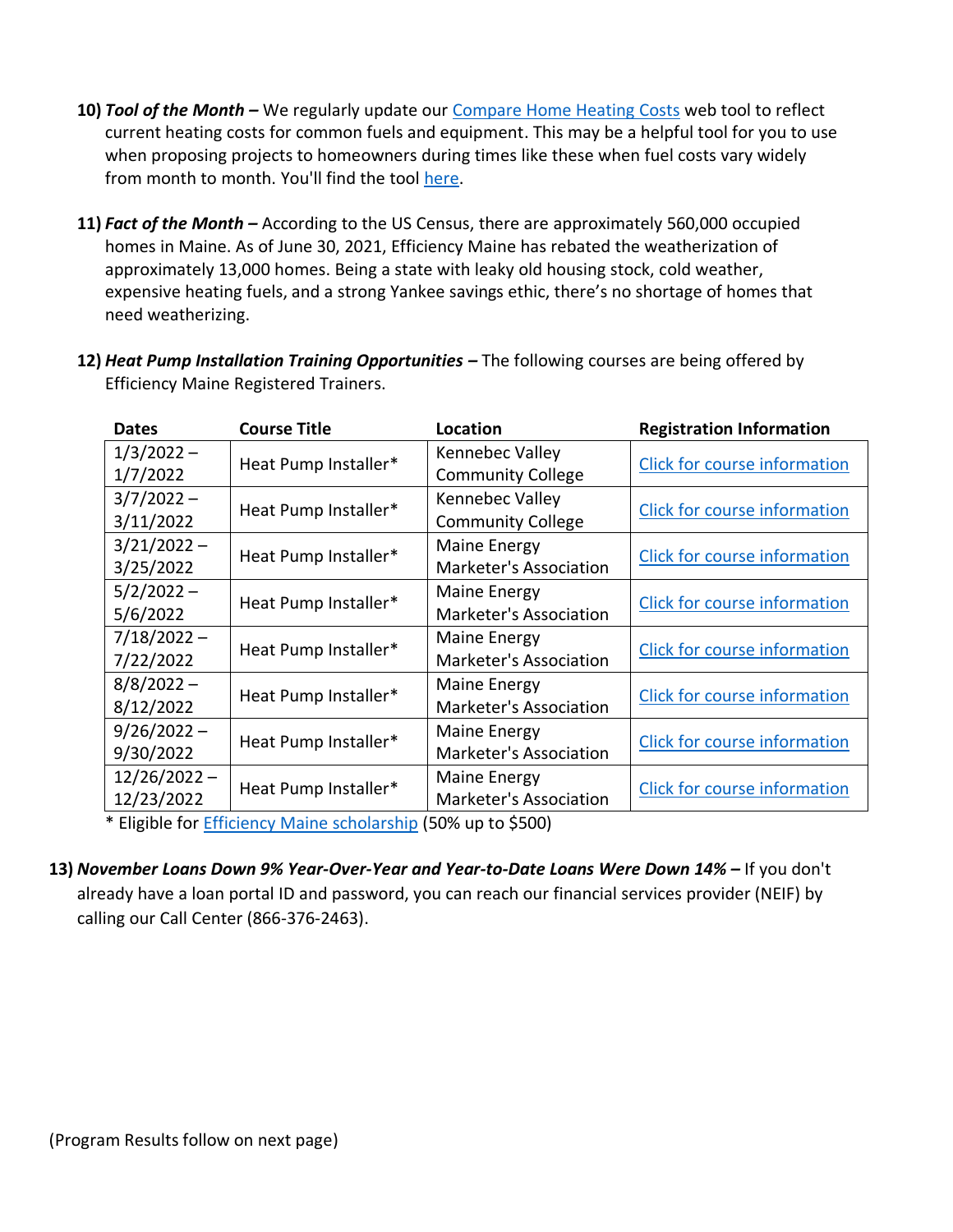#### **PROGRAM RESULTS**



# **Home Energy Savings Program (HESP)**



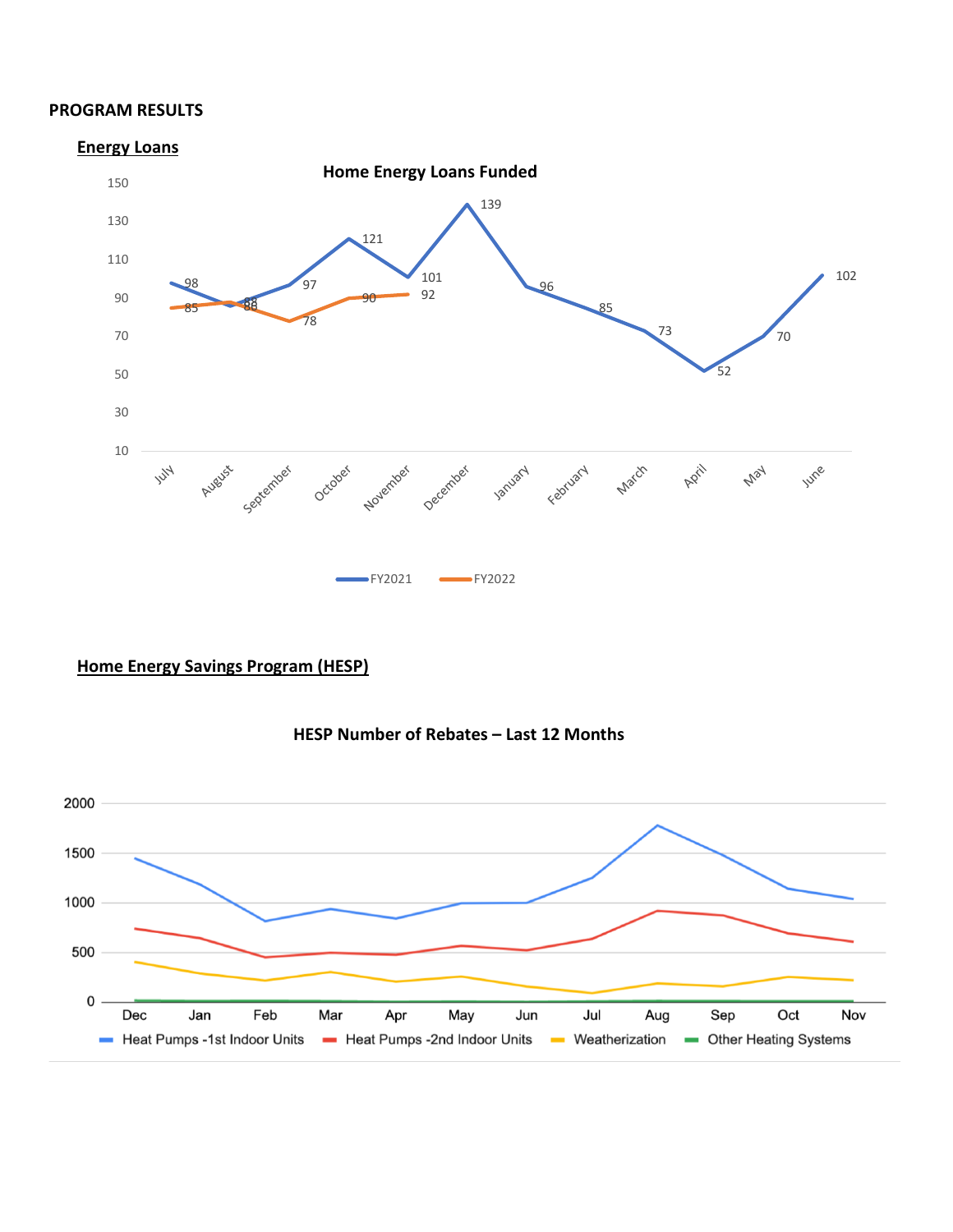| HESP Number of Rebates - Last 12 Months (DETAILS) |  |  |
|---------------------------------------------------|--|--|
|---------------------------------------------------|--|--|

|                | <b>HESP Rebate Type</b>                 | <b>Dec</b><br>2020 | Jan<br>2021 | Feb<br>2021     | Mar<br>2021 | Apr<br>2021 | May<br>2021 | June<br>2021 | Jul<br>2021 | Aug<br>2021 | Sep<br>2021 | Oct<br>2021 | Nov<br>2021   | <b>TOTAL</b> |
|----------------|-----------------------------------------|--------------------|-------------|-----------------|-------------|-------------|-------------|--------------|-------------|-------------|-------------|-------------|---------------|--------------|
|                | Heat Pumps -<br><b>1st Indoor Units</b> | 1,452              | 1,188       | 816             | 939         | 843         | 997         | 1,001        | 1,253       | 1,783       | 1,482       |             | $1,143$ 1,040 | 13,937       |
| $\overline{2}$ | Heat Pumps -<br>2nd Indoor Units        | 742                | 645         | 451             | 497         | 477         | 567         | 522          | 638         | 921         | 875         | 693         | 609           | 7,637        |
| 3              | Air Sealing                             | 134                | 84          | 75              | 93          | 71          | 89          | 45           | 28          | 58          | 48          | 70          | 53            | 848          |
|                | 4 Attic Insulation                      | 124                | 95          | 67              | 100         | 63          | 92          | 45           | 28          | 65          | 50          | 85          | 80            | 894          |
| 15             | <b>Basement Insulation</b>              | 99                 | 80          | 57              | 77          | 50          | 54          | 50           | 25          | 47          | 41          | 72          | 59            | 711          |
|                | 6 Wall Insulation                       | 49                 | 30          | 18              | 33          | 21          | 23          | 17           | 9           | 18          | 20          | 27          | 28            | 293          |
| 17             | <b>Geothermal HP</b>                    | 3                  | 5           | 5               | 4           | 0           |             | 0            | 3           |             |             | 2           | 1             | 27           |
|                | 8 Pellet Boiler                         | 12                 | 6           | 8               | 6           | 4           | 6           | 3            | 5           | 10          | 10          | 7           | 9             | 86           |
|                | TOTALI                                  | 2,615              |             | $2,133$   1,497 |             | 1,749 1,529 | 1,829       | 1,683        | 1,989       |             | 2,904 2,527 |             | 2,099 1,879   | 24.433       |



**Fiscal Year-to-Date Rebate Comparisons**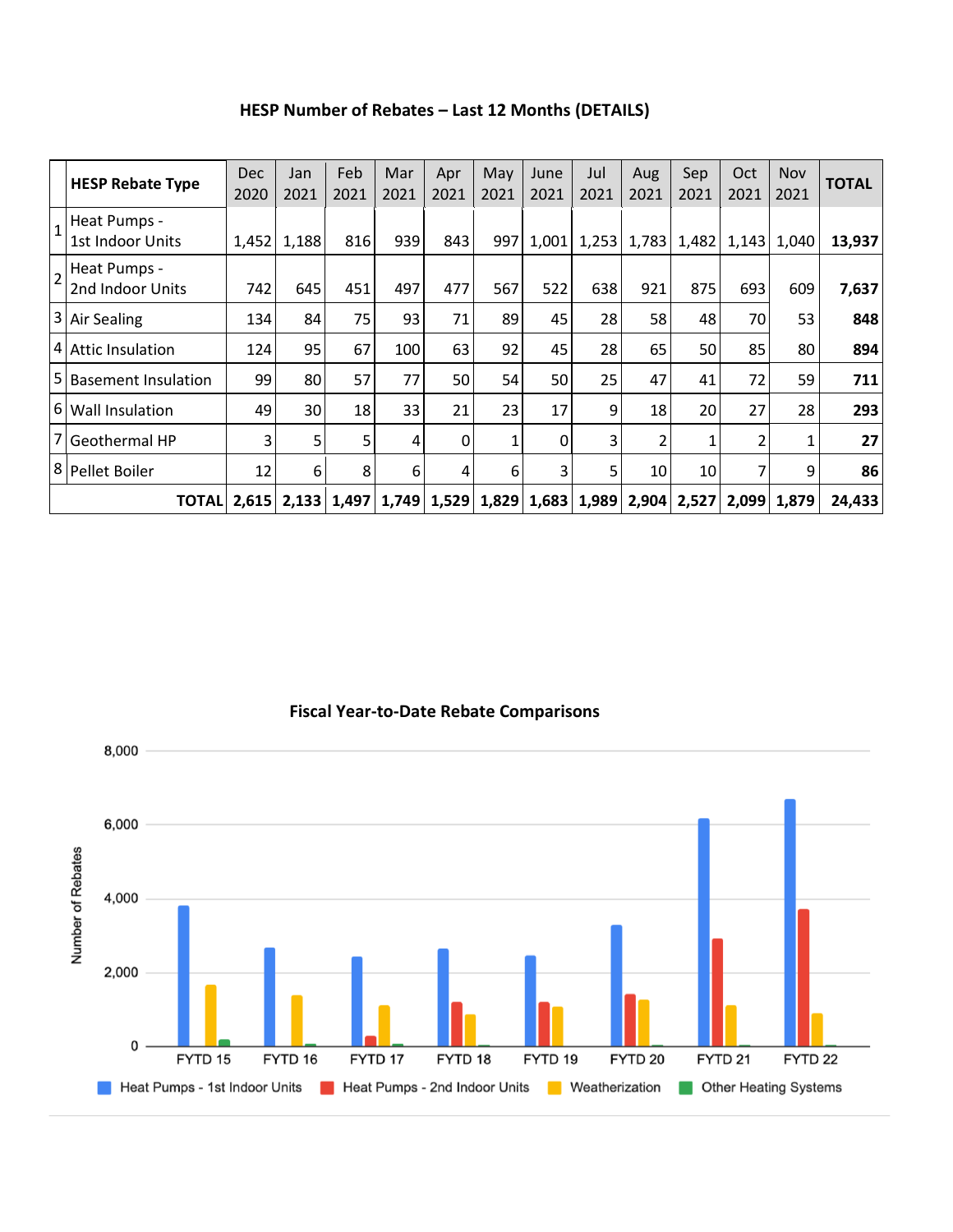| $  \#  $ HESP Rebate Type         | <b>FYTD 15</b> | <b>FYTD 16</b> | <b>FYTD 17</b> | <b>FYTD 18</b> | <b>FYTD 19</b> | <b>FYTD 20</b> | <b>FYTD 21</b> | <b>FYTD 22</b> |
|-----------------------------------|----------------|----------------|----------------|----------------|----------------|----------------|----------------|----------------|
| 1   Heat Pumps - 1st Indoor Units | 3,813          | 2,677          | 2,442          | 2,641          | 2,473          | 3,300          | 6,172          | 6,701          |
| 2 Heat Pumps - 2nd Indoor Units   | $\mathbf{0}$   | $\overline{0}$ | 279            | 1,204          | 1,198          | 1,430          | 2,927          | 3,736          |
| 3 Air Sealing                     | 895            | 683            | 495            | 386            | 418            | 449            | 380            | 257            |
| 4 Attic Insulation                | 380            | 389            | 350            | 265            | 306            | 378            | 331            | 308            |
| 5 Basement Insulation             | 306            | 218            | 176            | 144            | 222            | 315            | 282            | 244            |
| 6 Wall Insulation                 | 77             | 86             | 100            | 73             | 126            | 130            | 113            | 102            |
| l 7 l Geothermal HP               | 34             | 26             | 28             | 8              | 6              | 9              |                | 9              |
| 8 Pellet Boiler                   | 172            | 42             | 35             | 32             | 19             | 23             | 29             | 41             |
| <b>Total Measures Installed</b>   | 5,677          | 4,121          | 3,905          | 4,753          | 4,768          | 6,034          | 10,241         | 11,398         |

**Fiscal Year-to-Date Rebate Comparisons (DETAILS)**

# **Low Income Program**



**12 Months of Rebates for Low- and Moderate-Income Mainers**